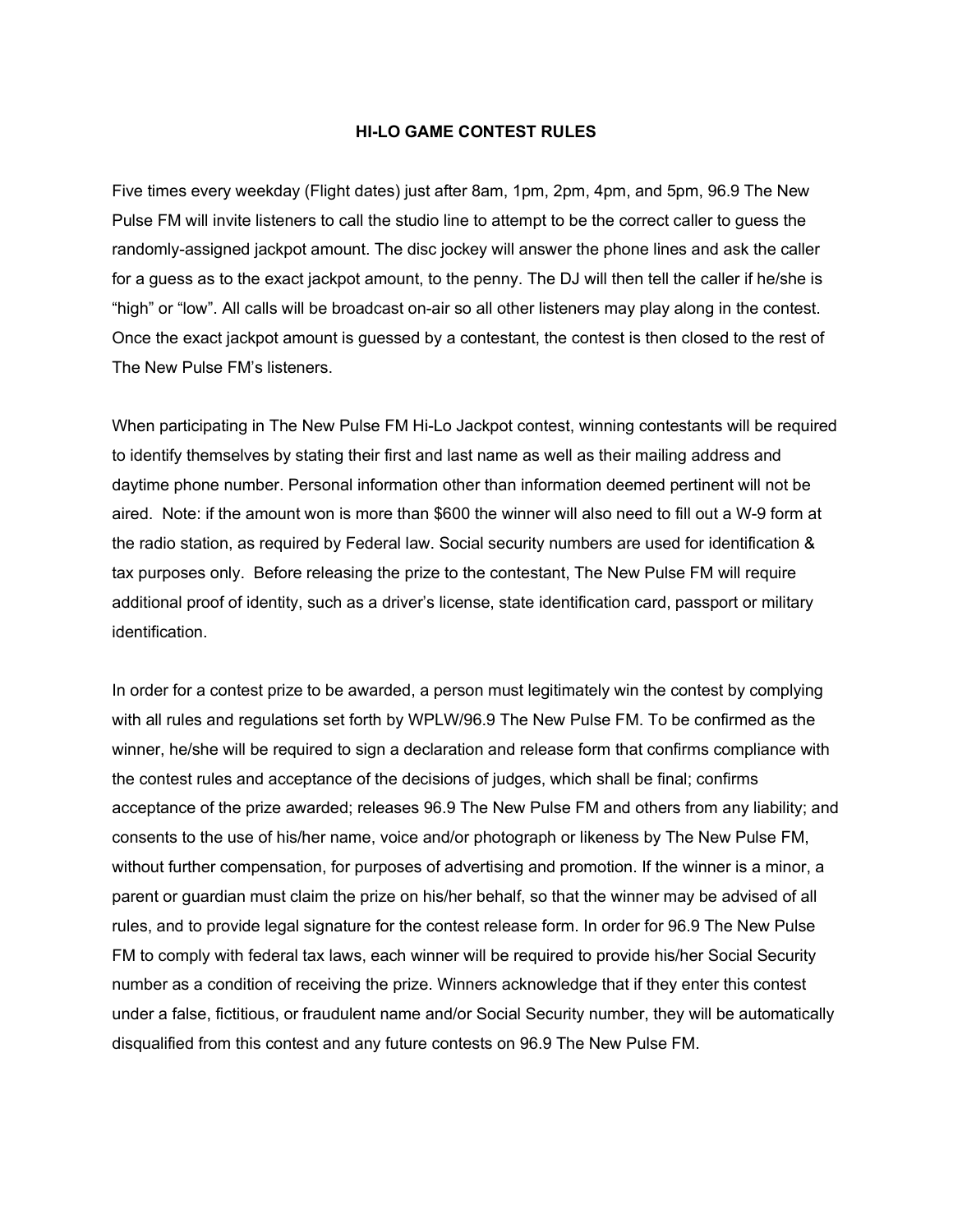By accepting a prize, each winner releases 96.9 The New Pulse FM, its corporate licensee, Curtis Media Group, and all of their parents, subsidiaries, affiliates, related companies, agents, employees, officers, shareholders, suppliers and retailers and their advertising, contest and production companies and agencies from any and all liability for any loss, harm, damages, cost or expense, including without limitation property damage, personal injury and/or death, arising out of playing the The New Pulse FM Hi-Lo Jackpot contest or the acceptance, ownership or use of prizes. Winners will be responsible for any taxes, restrictions or rules set forth by state or federal law relative to prizes or their use.

Any prize not claimed within 30 days from the date won will be deemed forfeited and will remain the property of 96.9 The New Pulse FM.

The New Pulse FM reserves the right to change or discontinue the contest at any time and to extend the end date. If the contest is changed or discontinued, The New Pulse FM assumes no liability of any kind to any player who has partially solved the contest. Any changes to the contest rules will be announced on The New Pulse FM within a reasonable time prior to their taking effect.

96.9 The New Pulse FM reserves the right to halt and/or restart the contest at any time, to change all solutions to the contest if in its sole opinion tampering of any kind has occurred, and to discontinue the contest in the event of failure of capacity or any other event relating to ability of the telephone system to respond to activity generated by the contest, or if technical difficulties compromise the integrity of the contest. Such causes of suspension of the contest may include, but are not limited to, tampering, unauthorized intervention, fraud, technical failures, or other causes which corrupt or affect the administration, security, fairness, integrity or proper conduct of the contest. The New Pulse FM reserves the right, at its sole discretion, to disqualify any individual who tampers with the contest in any way, whether to cause damage or to gain unfair advantage, and to cancel, suspend, terminate or modify the contest. **Any attempt to deliberately undermine the legitimate operation of the contest is a violation of criminal and civil laws, and should such an attempt be made, 96.9 The New Pulse FM reserves the right to seek redress to the fullest extent permitted by law, including but not limited to criminal prosecution, civil injunctive relief, and monetary damages**.

96.9 The New Pulse FM assumes no responsibility for any malfunction of any equipment whatsoever, including telephone equipment owned by contestants, the telephone company, or the computers which manage the contest, or for any effect such malfunction may have on a contestant's